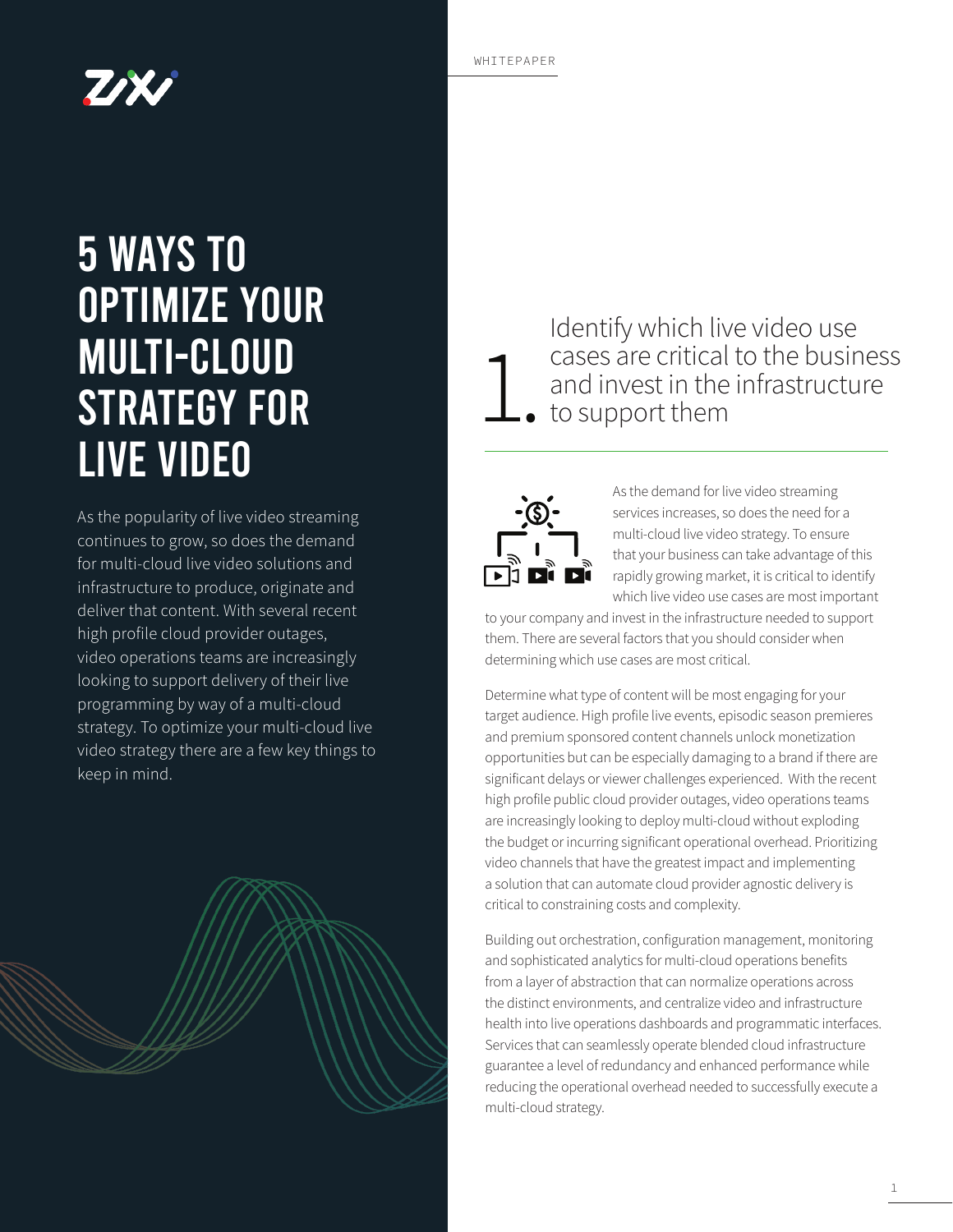### Diversify live video streaming solutions dependence on any single cloud provider



Choose the best cloud for your specific workload and use cases by evaluating latency, availability, cost and location. Implementing cloud cost management reporting can help ensure that your live video streaming solution is not overspending. Certain cloud providers may have specific commercial relationships or technical capabilities that are advantageous, for example reduced

cloud egress fees when delivering to a specific CDN or ultra-low latency mobile edge compute (MEC) regions. These are very important in modeling how your video operations teams leverage and fully benefit within a multi-cloud strategy.

By diversifying your live video streaming offerings across multiple clouds you can avoid service interruptions and ensure high quality content delivery to your viewers. With the proper orchestration solutions, you can continuously optimize video operations and maximize the unique strengths and mitigate the weaknesses of each operating environment.

Choose a mix of public, private and hybrid clouds based on performance requirements, data security needs and cost considerations 3.



Multi-cloud is widely considered the best strategy for deploying premium video services, with the main benefits being increased flexibility and choice, enhanced resiliency, improved resource utilization and reduced costs. For video the three most popular clouds are AWS, Azure, and Google Cloud Platform (GCP), each with its own strengths and weaknesses. For example, AWS has more data center locations than any other cloud provider making it ideal for live streaming events with low latency.

It is common to maximize utilization of a selected public cloud provider driven by economic incentives, but this can leave video operations exposed to performance degradation and even outages. Several recent high-profile cases have led video operations teams to implement strategies that supports both the financial and technical goals. This can lead to utilization of a mix of public, private and hybrid clouds with distinct cost, performance and security considerations.

A fundamental requirement is the ability for live video routing that can seamlessly leverage geographically diverse and provider agnostic signal paths. One way to achieve this is to deploy in multiple regions across multiple clouds, orchestrating across this infrastructure to build logical stream bonding relationships that ensure continuous high-performance delivery of the streamed content even when there are major disruptions or even complete outages within a specific region or by one of the providers. For programming that is less critical, 'warm' stand-by routes can be created. With appropriate automation rules in place, live video signal can be diverted from a primary IP path to a backup path nearly instantly, resulting in minimal disruption to the viewer experience. Scale out/in rules and rich telemetry data help inform self-optimizing/ self-healing networks across geographically diverse signal paths.